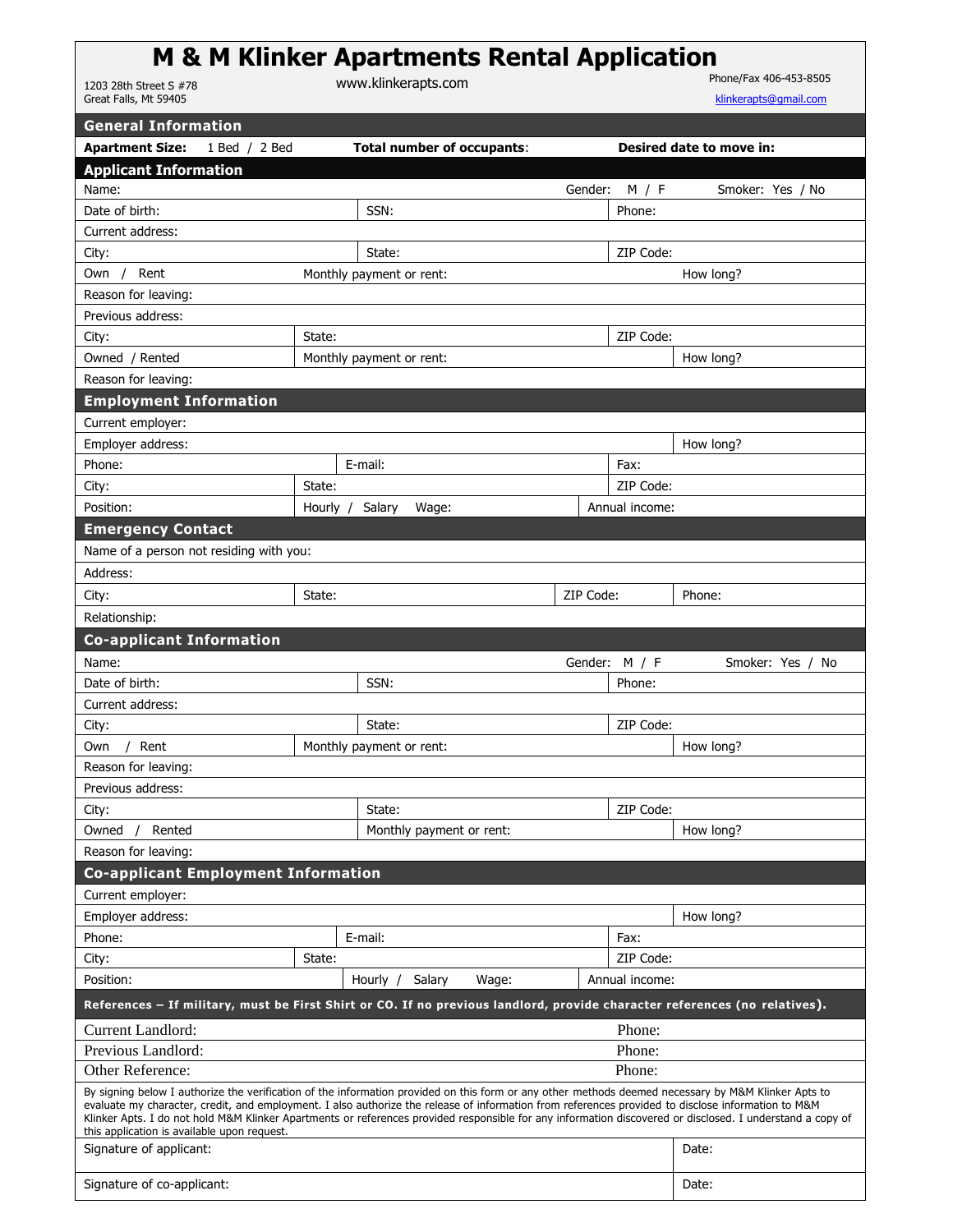### **Disclosure and Authorization**

The undersigned declare that the information on this rental application is true and correct and understand(s)s that false statements may result in denial of this and any future applications for housing with M & M Klinker Apts. The undersigned do further authorize and release all persons or firms named to freely give any requested information concerning applicant, and do hereby waive all right to action for any consequences resulting from such information. By signing below, applicant authorizes the investigation and release of the information and statements contained herein, to agents for M & M Klinker Apartments and/or the owner of this property.

I further understand and agree that the M & M Klinker Apartments will rely upon this Rental Application as an inducement for entering into a rental agreement or lease. If any information proves to be untrue M & M Klinker Apartments may terminate my tenancy immediately and collect from me any damages incurred including reasonable attorney's fees resulting there from.

**You are hereby notified that a negative report will be made to your credit reporting agency if you default in or fail to fulfill the terms of your rental obligations in any way.**

#### **M & M Klinker Apartments may submit any amount past due, owing, or incurred at the time of termination of the lease/rental agreement to a Collection Agency. You may be subject to additional fees and costs allowed by law to include Court cost and attorney fees.**

Beginning at the time that I tender a deposit for a property which I intend to lease/rent and M & M Klinker Apartments accepts such deposit; I agree to lease/rent the property according to the terms and conditions of the lease/rent agreement for the property according to the terms and conditions of the lease/rent agreement for that property, though not yet signed. The starting date for my occupancy of the property will be the first day the property is available for lease/rent or an agreed upon date if different from that date. I agree that the lease/rent agreement shall be in full force and effect from the time that my deposit and first months rent in full are accepted, even if the initial occupancy date is after the date that the deposit is accepted. Any monies collected are subject to refund and residency denied/terminated if applicant/tenant has any pending or on-going criminal charges that have not been resolved or disclosed prior to application/occupancy.

M & M Klinker Apartments welcomes all applicants and supports fair housing. We do not refuse housing accommodations nor in any other way discriminate based on sex, marital status, race, creed, color, religious affiliation, age, familial status, physical or mental handicap, or national origin.

We do not rent to **Felons, Sexual Offenders, or Violent Offenders**; by signing below I, the applicant/co-applicant, acknowledge that I/we meet or exceed these terms and conditions of tenancy.

I, the applicant/co-applicant, have read and understand the terms and conditions of this rental application.

| Applicant Signature |                                                                                                                                                                                                                               |
|---------------------|-------------------------------------------------------------------------------------------------------------------------------------------------------------------------------------------------------------------------------|
| Applicant Signature | Date and the same state of the state of the state of the state of the state of the state of the state of the state of the state of the state of the state of the state of the state of the state of the state of the state of |
|                     | Date and the same state of the same state of the same state of the same state of the same state of the same state of the same state of the same state of the same state of the same state of the same state of the same state |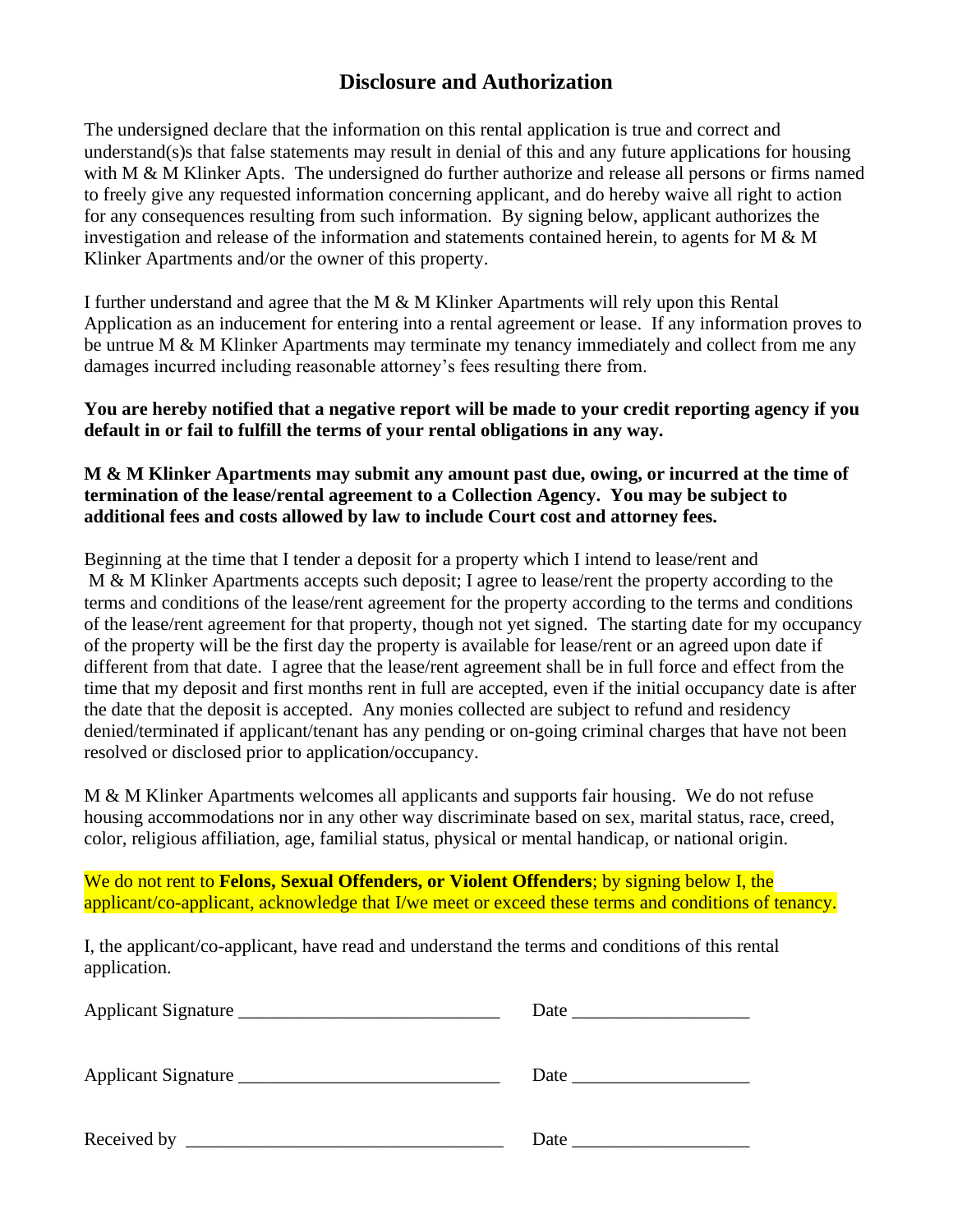# **M & M Klinker**

1203  $28<sup>th</sup>$  Street South # 78 Great Falls, MT 59405 406-453-8505

In order for your application to be considered, you must agree to and meet the following requirements:

- 1. Sufficient Income Income may be combined by multiple applicants.
- 2. Good Previous Rental History We will verify rental history with two (2) previous landlords. You must provide names and telephone numbers of prior landlords. Applications will not be approved if we cannot contact your prior landlords or mortgage holder(s). If you have no previous rental history, then credit history may be used.
- 3. Complete Application This four-page application must be completed in its entirety. Failure to complete the entire application can result in denial of the application.
- 4. Processing of applications requires a minimum of 3 business days. Applications are not pre-screened. Incomplete or falsified information merits denial (ie. If you smoke, indicate that you smoke). Applications are property of M & M Klinker Apts.
- **5. We do not guarantee any unit to an applicant. Upon approval, 1 st months rent and deposit must be paid to secure an apartment.**
- 6. When your application is approved, *rent will start accumulating from the first date that the unit is available to move in*. NO unit will be held without a paid deposit and first months rent.
- **7. Deposit and 1 st months rent must be in the form or a cashiers check or money order ONLY. Subsequent rent may be paid with personal check.**
- 8. The security deposit is refundable less \$125 mandatory professional carpet cleaning, if all terms of lease have been met including requirements on **"***Required cleaning for deposit refund***"** document (available from manager), rent is current and no other financial obligations are incurred during tenancy or upon vacating.
- **9. PETS ARE NOT PERMITTED**. (A request for a reasonable accommodation must be made in writing prior to move in for those persons providing proper documentation of a diagnosed mental or physical disability to allow for a service animal.)
- **10. After signing a lease/rental agreement with M & M Klinker, you will be held responsible for notifying the Manager, in writing 48 hours prior to change of phone number, work number or new employment.**
- **11. Thirty (30) days written notice is required for termination of lease/rental agreement. Failure to provide 30 days written notice will result in forfeit of deposit.**

| Applicant Signature | Date |
|---------------------|------|
| Applicant Signature | Date |
| Received by         | Date |